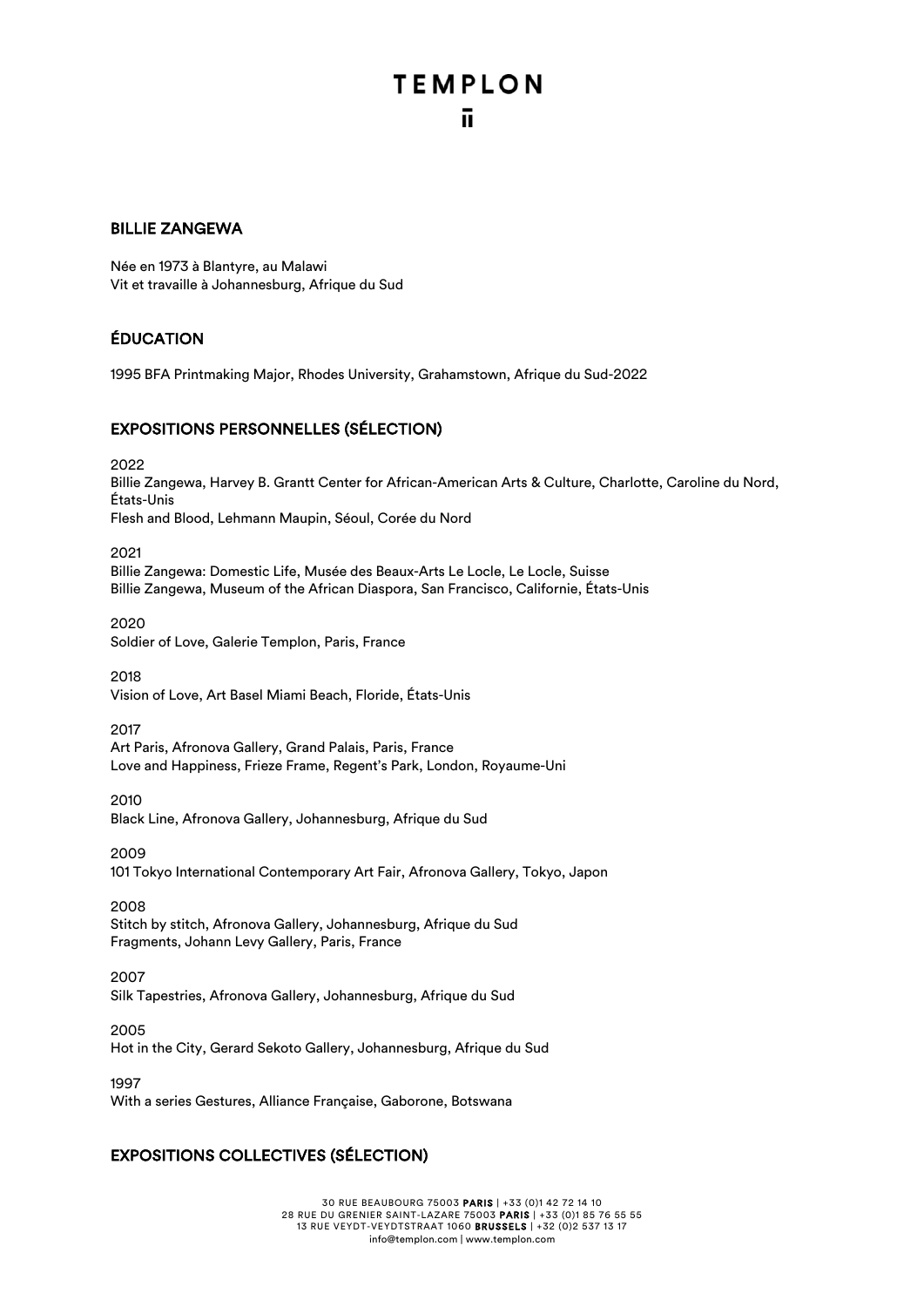## **TEMPLON**

The Power of My Hands, Musée d'Art Moderne de Paris, Paris, France Portals, NEON Foundation, Athène, Grèce and I will wear you in my heart of heart, FLAG Art Foundation, New York, NY, États-unis Rituals of Resilience, Minneapolis Institute of Art, Minneapolis, MN, États-Unis

2020

Global(e) Resistance, Centre Pompidou, Paris, France Alpha Crucis – Contemporary African Art, The Astrup Fearnley Museum of Modern Art, Oslo, Norvège Media Networks, Tate Modern, London, Royaume-Uni

#### 2019

I Am . . . Contemporary Women Artists of Africa, National Museum of African Art - Smithsonian Institute, Washington, DC, États-unis Mating Birds Vol.2, KZNSA – Kwa, Zulu Natal Society of Arts, Durban, Afrique du Sud Presence, Spelman Museum, Atlanta, États-Unis

#### 2018

Soft Power, Transpalette Centre d'art contemporain, Bourges, France Making Africa: A Continent Of Contemporary Design, The Albuquerque Museum, Albuquerque, Nouveau Mexique ; Blanton Museum of Art, Austin, TX, États-Unis Second Life, Musée d'Art Contemporain Africain Al Maaden – MACAAL, Marrakech, Maroc

2017

Lucy's Iris, Centro Atlántico de Arte Moderno together with Casa África, Las Palmas de Grande Canarie, Espagne

Essential Landscape, MACAAL, Marrakech, Maroc Making Africa, Atlanta Museum of High Art, Atlanta, États-Unis Half-Life of Love, MASSMoCA, North Adams, États-Unis Stedelijk BASE, Stedelijk Museum Amsterdam, Amsterdam, Pays-Bas Et Dieu Crèa la Femme, Maison Guerlain, Paris, France Africa. Raccontare un mondo, CAP, Milan, Italie Frans Masereel, Mu.Zee, Oostende, Belgique Back to the Self, Marabouparken Konsthall, Sundbyberg, Suède Onder Ons, CIAP Hasselt, Belgique

#### 2016

Africa Forecast: Fashioning Contemporary Life, Spelman Museum, Atlanta, États-Unis African Contemporary Art Fair, Afronova Gallery, Somerset House, Londres, Royaume-Uni - Pioneer Works, New York, États-Unis Essentiel Paysage, MACAAL, Marrakech, Maroc Women's Work, Crafting Stories, Subverting Narratives, IZIKO Afrique du Sud National Museum, Cape Town, Afrique du Sud Essentiel Paysage, Musée d'Art Contemporain Africain Al Maaden – MACAAL, Marrakech, Maroc Making Africa: A Continent Of Contemporary Design, Kunsthal Rotterdam, Rotterdam, Pays-Bas - Centre de Cultura Contemporània de Barcelone (CCCB), Barcelone, Espagne Africa Forecast: Fashioning Contemporary Life, Spelman College Museum of Fine Art, Atlanta, GA, États-Unis A Constellation, Studio Museum Harlem, New York, États-Unis

The Substance of Things Not Seen, JAG, Afrique du Sud

2015

Body Talk: Feminism, Sexuality and the Body in the Work of Six African Women Artists, WIELS, Brussels,

28 RUE DU GRENIER SAINT-LAZARE 75003 PARIS | +33 (0)1 85 76 55 55

13 RUE VEYDT-VEYDTSTRAAT 1060 BRUSSELS | +32 (0)2 537 13 17

info@templon.com | www.templon.com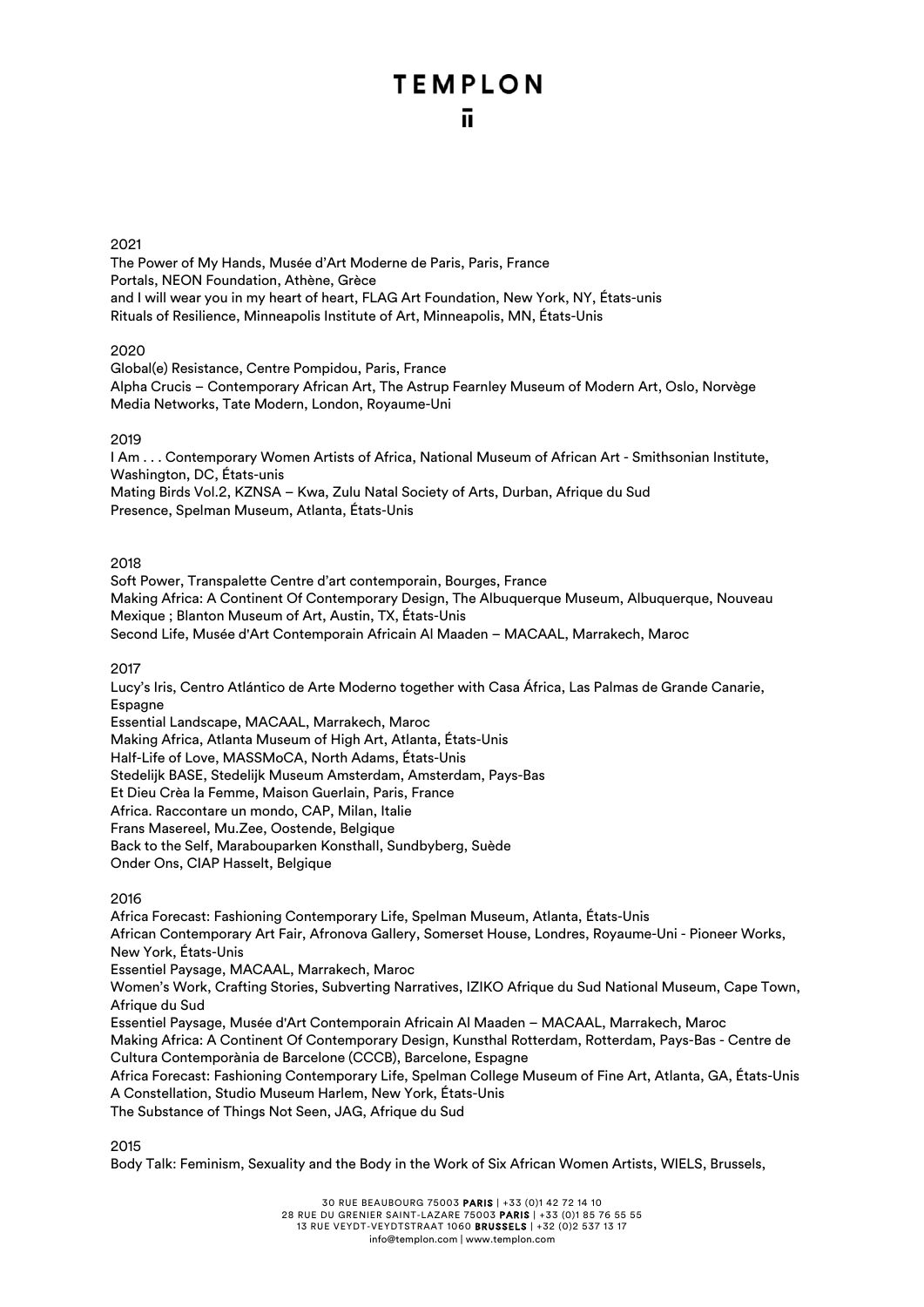## **TEMPLON**

Belgique - Lunds Konstall, Lund, Suède – FRAC Lorraine, France Africa: architecture, culture and identity, Louisiana Museum of Modern Art, Humlebaek, Danemark African Odysseys, Le Brass Cultural Centre, Forest, Belgique Women's Work, Iziko National Gallery of South Africa, Cape Town, Afrique du Sud Making Africa, Vitra Design Museum, Weil-am-Rhein, Allemagne – Guggenheim, Bilbao, Espagne

#### 2014

How Far How Near, The Stedelijk Museum, Amsterdam, Pays-bas Fiac Officielle, Magnin-A, Cité de la Mode et du Design, Paris France

#### 2013

My Joburg, Staatliche Kunstsammlungen, Dresde, Germany – La Maison Rouge, Paris, France Hollandaise, Raw Material Company, Dakar, Sénégal Africa Africa, Abbaye Saint Andre, Centre d'Arts Contemporain, Meymac, France

#### 2012

Hollandaise, Stedelijk Museum Bureau Amsterdam, Amsterdam, Pays-Bas The progress of Love, The Menil Collection, Houston, Texas, États-Unis

#### 2011

Celebrating 20 artists, MDIS, Johannesburg, Afrique du Sud En toute innocence, subtilités du corps, IF Gallery, Paris, France Marrakech Art Fair, Palace Es Saadi, Marrakech, Maroc Galerie Hussenot, Paris, France Kaddou Diggen, Galerie Le Manège, Dakar, Sénégal

#### 2010

Space, Museum Africa, Johannesburg, Afrique du Sud Transformations, Johannesburg Art Gallery, Johannesburg, Afrique du Sud

#### 2009

Anima Animal, Fondation Blachère, Apt, France Creativity Meets Science, Spier, Stellenbosch, Afrique du Sud

#### 2008 Re/Presentaciones: Ellas, Casa Africa, Las Palmas, Espagne Vibrant exposure, Amaridian Gallery, New York, États-Unis

#### 2007

Afronism, AFRONOVA GALLERY, Johannesburg, Afrique du Sud Social Fabric, Goodman Gallery, Cape Town, Afrique du Sud

#### 2006

Nie Meer, De Warande Kunsthalle, Turnhout, Belgique Dak'Art, African contemporary art Biennale, Dakar, Sénégal

#### 2005

Black Fine Art Show, Galerie Intemporel, New York, Etats-Unis

#### 2004

Brett Kebble Art Award exhibition, Cape Town Convention Centre, Afrique du Sud Aardklop Festival, Absa top ten, Potchefstroom, Afrique du Sud Absa l'Atelier Award exhibition, Absa Gallery, Johannesburg, Afrique du Sud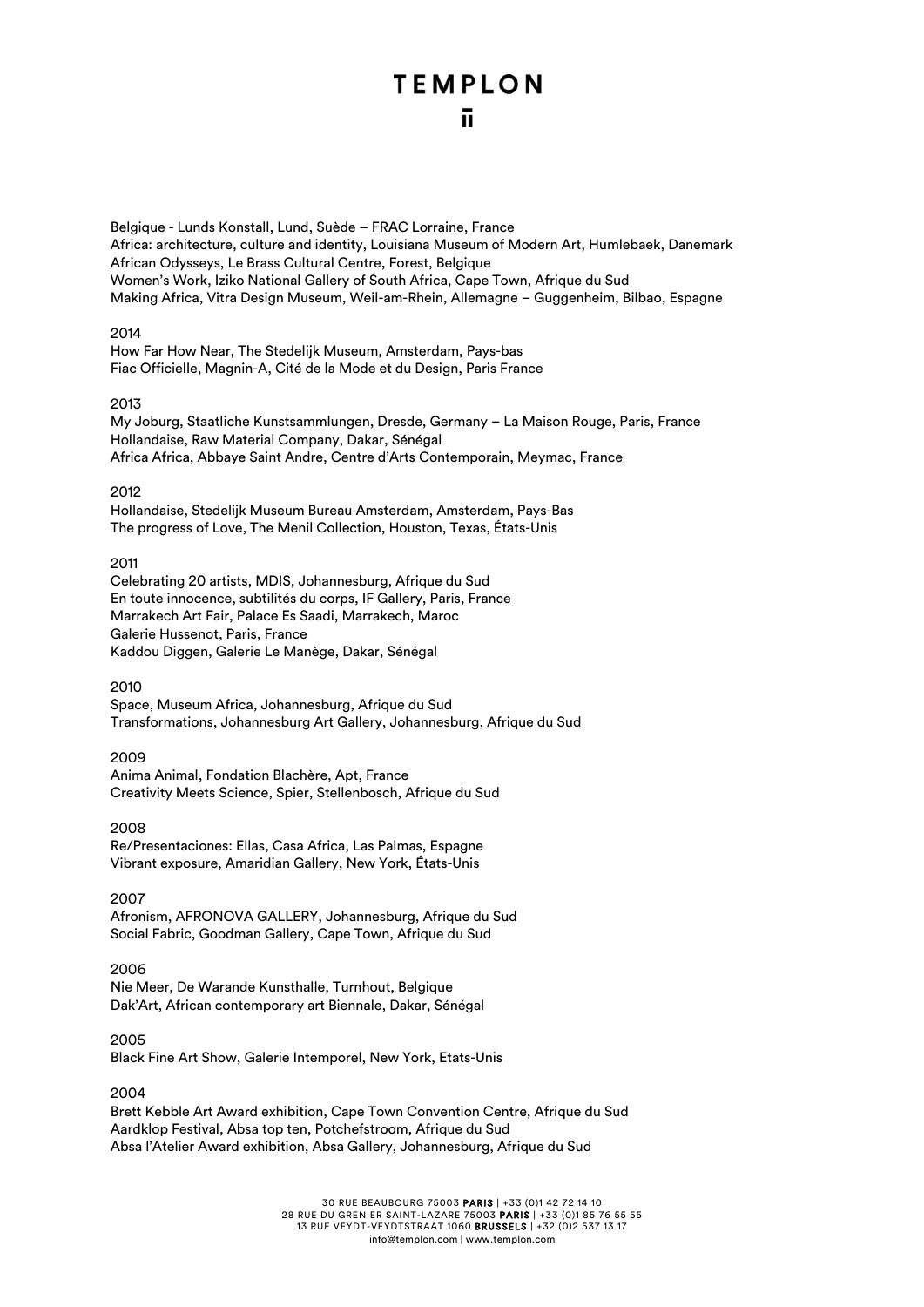## **TEMPLON** π

2003 Playtime Festival, Johannesburg, Afrique du Sud

2001 Group show, Spark Gallery, Johannesburg, Afrique du Sud

1999 Printwork, Rhodes University retrospective, Albany Museum, Grahamstown, Afrique du Sud

1997 Artists in Botswana, National Gallery of Botswana, Gaborone, Botswana

1996 Untitled, Gallery Anne, Gaborone, Botswana

#### RÉSIDENCES ET PRIX

2009 Bronx Museum, New York, États-Unis

2006 Air Antwerpen, Antwerpen, Belgique

2005 Cite International Des Art, Paris, France

2017 Bus Expo, Art Paris en collaboration avec Air France

2006 Primée Res'artis résidence avec Air Antwerpen au Dak'art Dakar Biennale, Sénégal

2004 Absa L'Atelier Gerard Sekoto Award

1997 Artists in Botwana Award Printmaking

#### COLLECTIONS PUBLIQUES

ABSA Bank, Afrique du Sud Centre Georges Pompidou, Paris, France Fondation Blachère, Apt, France Hood Museum, Dartmouth College, États-Unis ICA Boston, Boston, Massachusetts, États-Unis Johannesburg Art Gallery, Johannesburg, Afrique du Sud J.P Morgan Chase Manhattan, États-Unis MACAAL, États-Unis Minneapolis Institute of Art, États-Unis Reserve Bank of Botswana, Botswana Rhode Island School of Design (RISD), Afrique du Sud